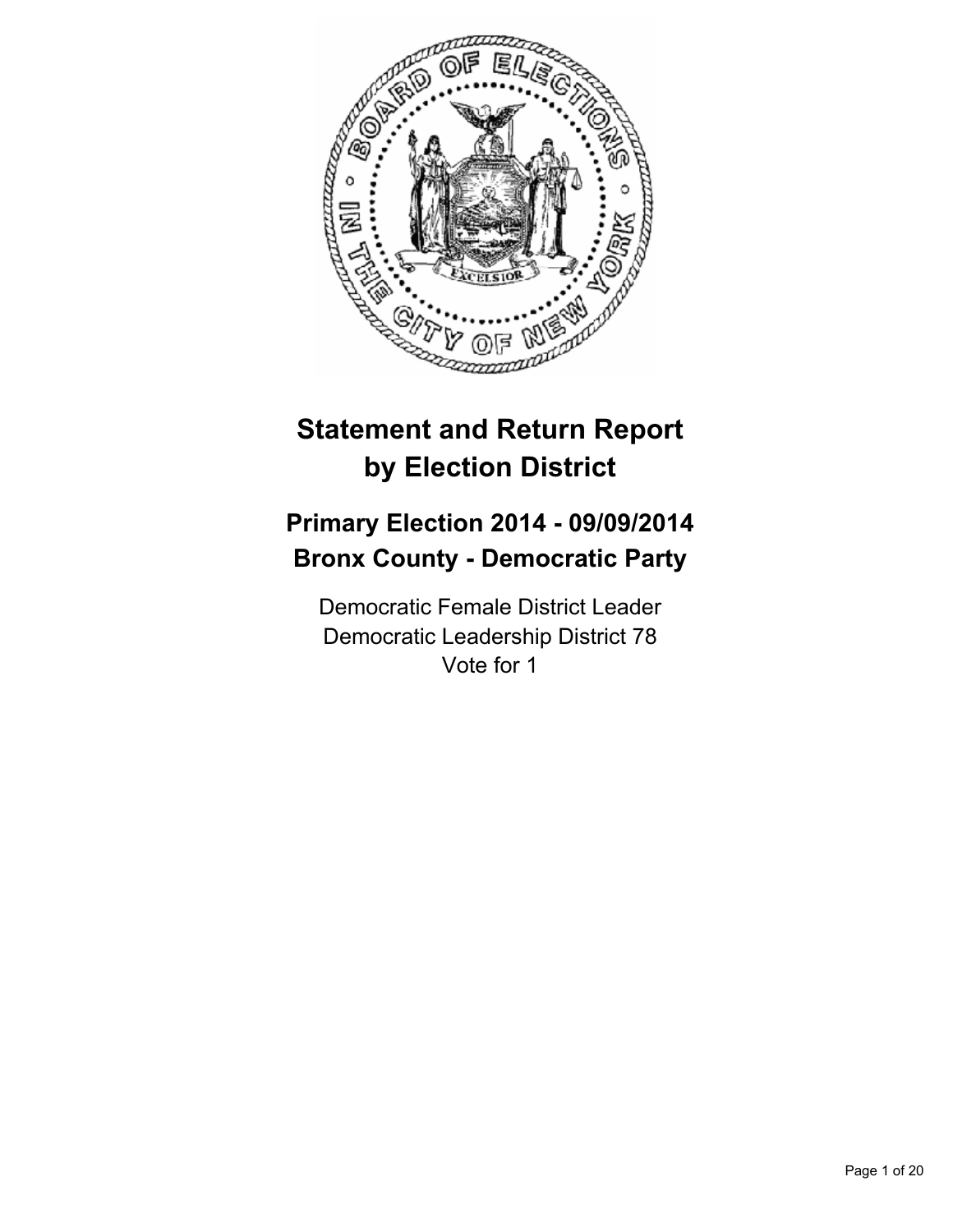

| <b>PUBLIC COUNTER</b>                                    | 57 |
|----------------------------------------------------------|----|
| <b>EMERGENCY</b>                                         | 0  |
| ABSENTEE/MILITARY                                        |    |
| <b>FEDERAL</b>                                           | 0  |
| AFFIDAVIT                                                |    |
| <b>Total Ballots</b>                                     | 59 |
| Less - Inapplicable Federal/Special Presidential Ballots | 0  |
| <b>Total Applicable Ballots</b>                          | 59 |
| ROSA VELASQUEZ                                           | 24 |
| NILDA VELAZQUEZ                                          | 25 |
| UNATTRIBUTABLE WRITE-IN (WRITE-IN)                       | 1  |
| <b>Total Votes</b>                                       | 50 |
| Unrecorded                                               | 9  |

## **002/78**

| PUBLIC COUNTER                                           | 106 |
|----------------------------------------------------------|-----|
| <b>EMERGENCY</b>                                         | 0   |
| ABSENTEE/MILITARY                                        | 2   |
| <b>FEDERAL</b>                                           | 0   |
| <b>AFFIDAVIT</b>                                         | 0   |
| <b>Total Ballots</b>                                     | 108 |
| Less - Inapplicable Federal/Special Presidential Ballots | 0   |
| <b>Total Applicable Ballots</b>                          | 108 |
| ROSA VELASQUEZ                                           | 35  |
| NILDA VELAZQUEZ                                          | 44  |
| MARSHA D.MICHAEL (WRITE-IN)                              | 1   |
| <b>Total Votes</b>                                       | 80  |
| Unrecorded                                               | 28  |

| PUBLIC COUNTER                                           | 44             |
|----------------------------------------------------------|----------------|
| <b>EMERGENCY</b>                                         | 0              |
| ABSENTEE/MILITARY                                        | $\overline{2}$ |
| <b>FEDERAL</b>                                           | 0              |
| <b>AFFIDAVIT</b>                                         | 0              |
| <b>Total Ballots</b>                                     | 46             |
| Less - Inapplicable Federal/Special Presidential Ballots | 0              |
| <b>Total Applicable Ballots</b>                          | 46             |
| ROSA VELASQUEZ                                           | 23             |
| NILDA VELAZQUEZ                                          | 17             |
| <b>Total Votes</b>                                       | 40             |
| Unrecorded                                               | 6              |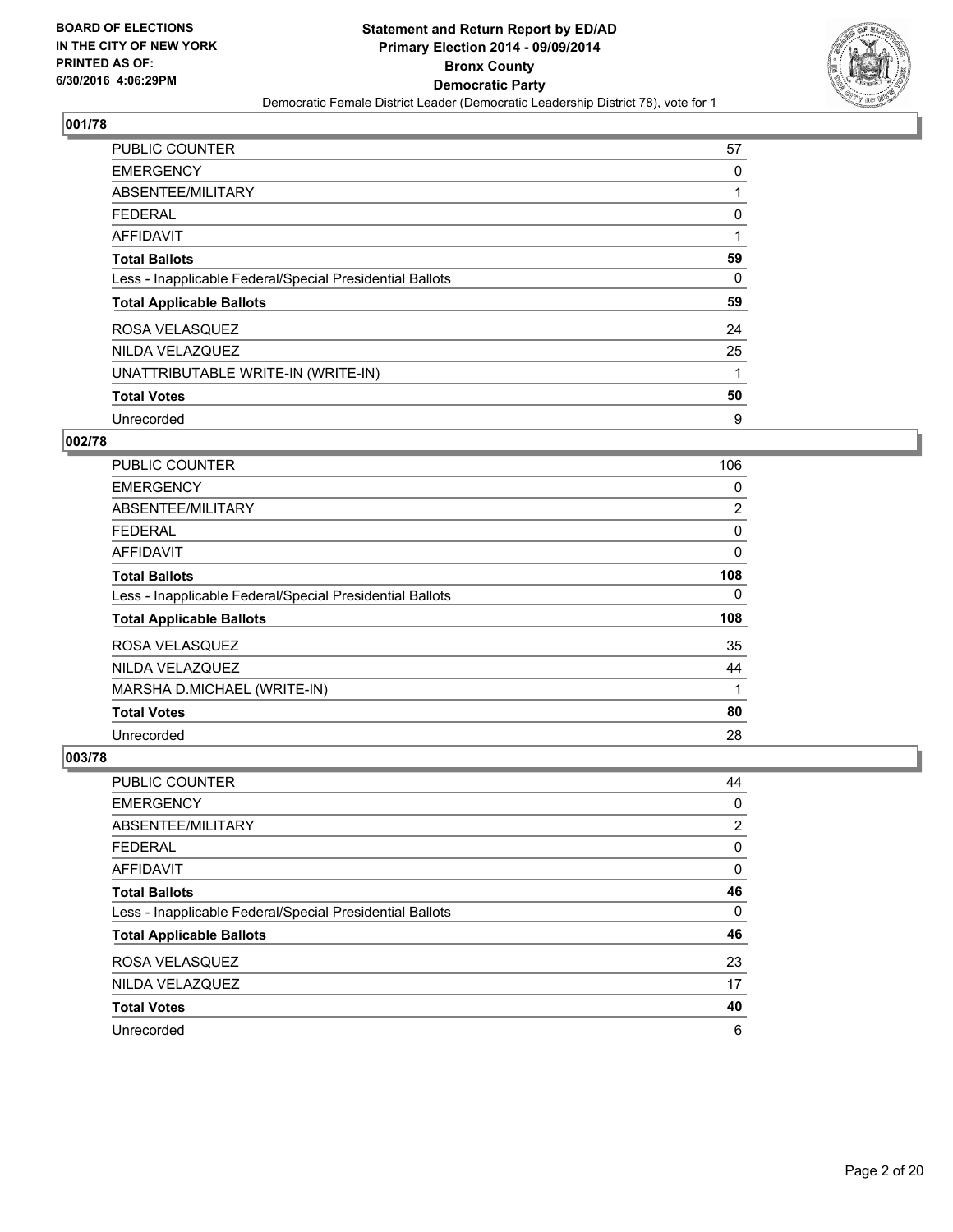

| PUBLIC COUNTER                                           | 71 |
|----------------------------------------------------------|----|
| <b>EMERGENCY</b>                                         | 0  |
| ABSENTEE/MILITARY                                        | 4  |
| <b>FEDERAL</b>                                           | 0  |
| <b>AFFIDAVIT</b>                                         | 3  |
| <b>Total Ballots</b>                                     | 78 |
| Less - Inapplicable Federal/Special Presidential Ballots | 0  |
| <b>Total Applicable Ballots</b>                          | 78 |
| ROSA VELASQUEZ                                           | 26 |
| NILDA VELAZQUEZ                                          | 42 |
| <b>Total Votes</b>                                       | 68 |
| Unrecorded                                               | 10 |

#### **005/78**

| <b>PUBLIC COUNTER</b>                                    | 78 |
|----------------------------------------------------------|----|
| <b>EMERGENCY</b>                                         | 0  |
| ABSENTEE/MILITARY                                        | 0  |
| <b>FEDERAL</b>                                           | 0  |
| AFFIDAVIT                                                | 0  |
| <b>Total Ballots</b>                                     | 78 |
| Less - Inapplicable Federal/Special Presidential Ballots | 0  |
| <b>Total Applicable Ballots</b>                          | 78 |
| ROSA VELASQUEZ                                           | 24 |
| NILDA VELAZQUEZ                                          | 41 |
| <b>Total Votes</b>                                       | 65 |
| Unrecorded                                               | 13 |
|                                                          |    |

| PUBLIC COUNTER                                           | 102            |
|----------------------------------------------------------|----------------|
| <b>EMERGENCY</b>                                         | 0              |
| ABSENTEE/MILITARY                                        | $\overline{2}$ |
| <b>FEDERAL</b>                                           | 0              |
| <b>AFFIDAVIT</b>                                         | $\overline{2}$ |
| <b>Total Ballots</b>                                     | 106            |
| Less - Inapplicable Federal/Special Presidential Ballots | 0              |
| <b>Total Applicable Ballots</b>                          | 106            |
| ROSA VELASQUEZ                                           | 42             |
| NILDA VELAZQUEZ                                          | 54             |
| <b>Total Votes</b>                                       | 96             |
| Unrecorded                                               | 10             |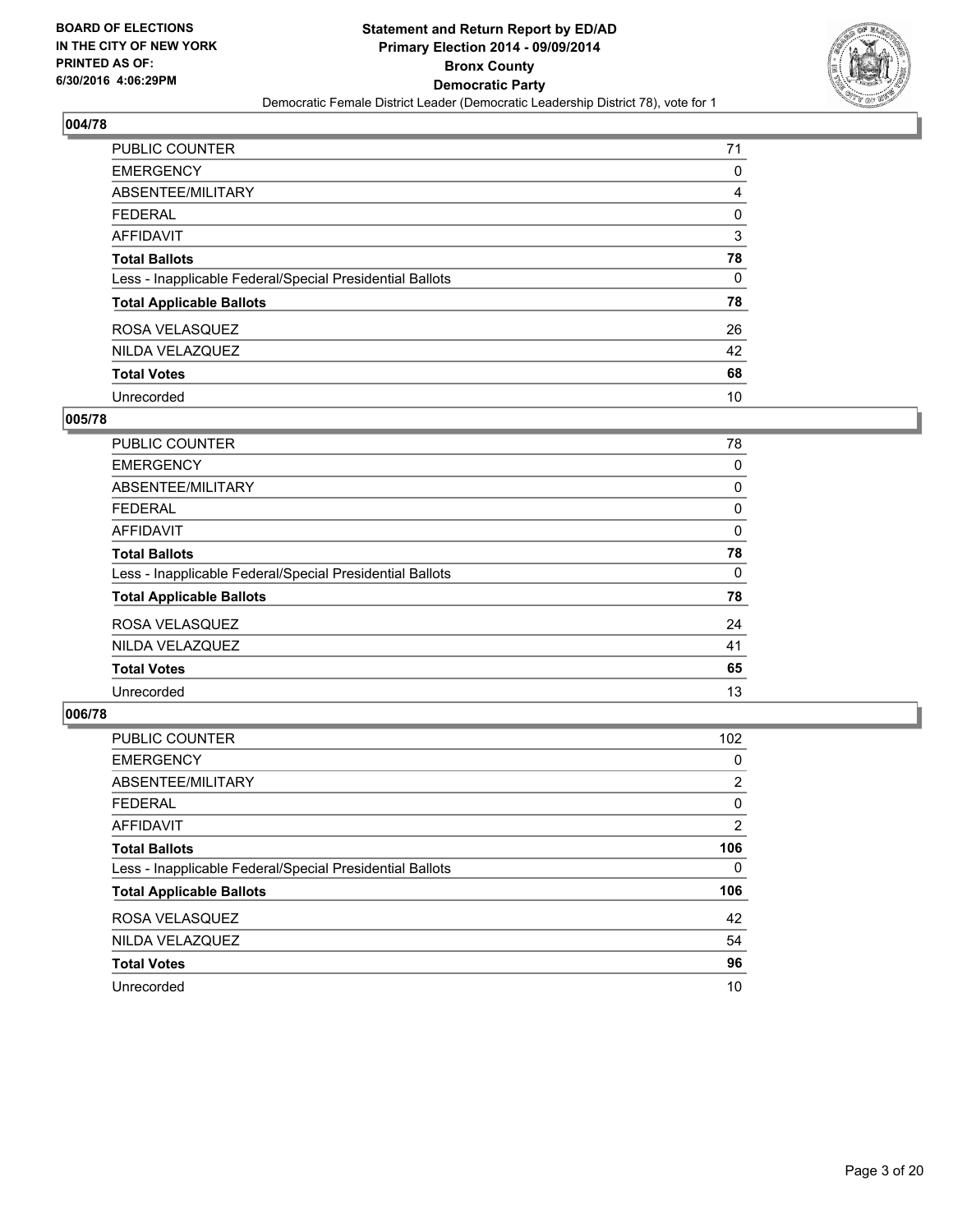

| <b>PUBLIC COUNTER</b>                                    | 20 |
|----------------------------------------------------------|----|
| <b>EMERGENCY</b>                                         | 0  |
| ABSENTEE/MILITARY                                        | 7  |
| <b>FEDERAL</b>                                           | 0  |
| AFFIDAVIT                                                | 0  |
| <b>Total Ballots</b>                                     | 27 |
| Less - Inapplicable Federal/Special Presidential Ballots | 0  |
| <b>Total Applicable Ballots</b>                          | 27 |
| ROSA VELASQUEZ                                           | 6  |
| NILDA VELAZQUEZ                                          | 16 |
| <b>Total Votes</b>                                       | 22 |
| Unrecorded                                               | 5  |

#### **008/78**

| PUBLIC COUNTER                                           | 22 |
|----------------------------------------------------------|----|
| <b>EMERGENCY</b>                                         | 0  |
| ABSENTEE/MILITARY                                        | 2  |
| <b>FEDERAL</b>                                           | 0  |
| <b>AFFIDAVIT</b>                                         | 0  |
| <b>Total Ballots</b>                                     | 24 |
| Less - Inapplicable Federal/Special Presidential Ballots | 0  |
| <b>Total Applicable Ballots</b>                          | 24 |
| ROSA VELASQUEZ                                           | 6  |
| NILDA VELAZQUEZ                                          | 14 |
| <b>Total Votes</b>                                       | 20 |
| Unrecorded                                               | 4  |
|                                                          |    |

| PUBLIC COUNTER                                           | 74 |
|----------------------------------------------------------|----|
| <b>EMERGENCY</b>                                         | 0  |
| ABSENTEE/MILITARY                                        | 2  |
| <b>FEDERAL</b>                                           | 0  |
| <b>AFFIDAVIT</b>                                         | 0  |
| <b>Total Ballots</b>                                     | 76 |
| Less - Inapplicable Federal/Special Presidential Ballots | 0  |
| <b>Total Applicable Ballots</b>                          | 76 |
| ROSA VELASQUEZ                                           | 28 |
| NILDA VELAZQUEZ                                          | 31 |
| <b>Total Votes</b>                                       | 59 |
| Unrecorded                                               | 17 |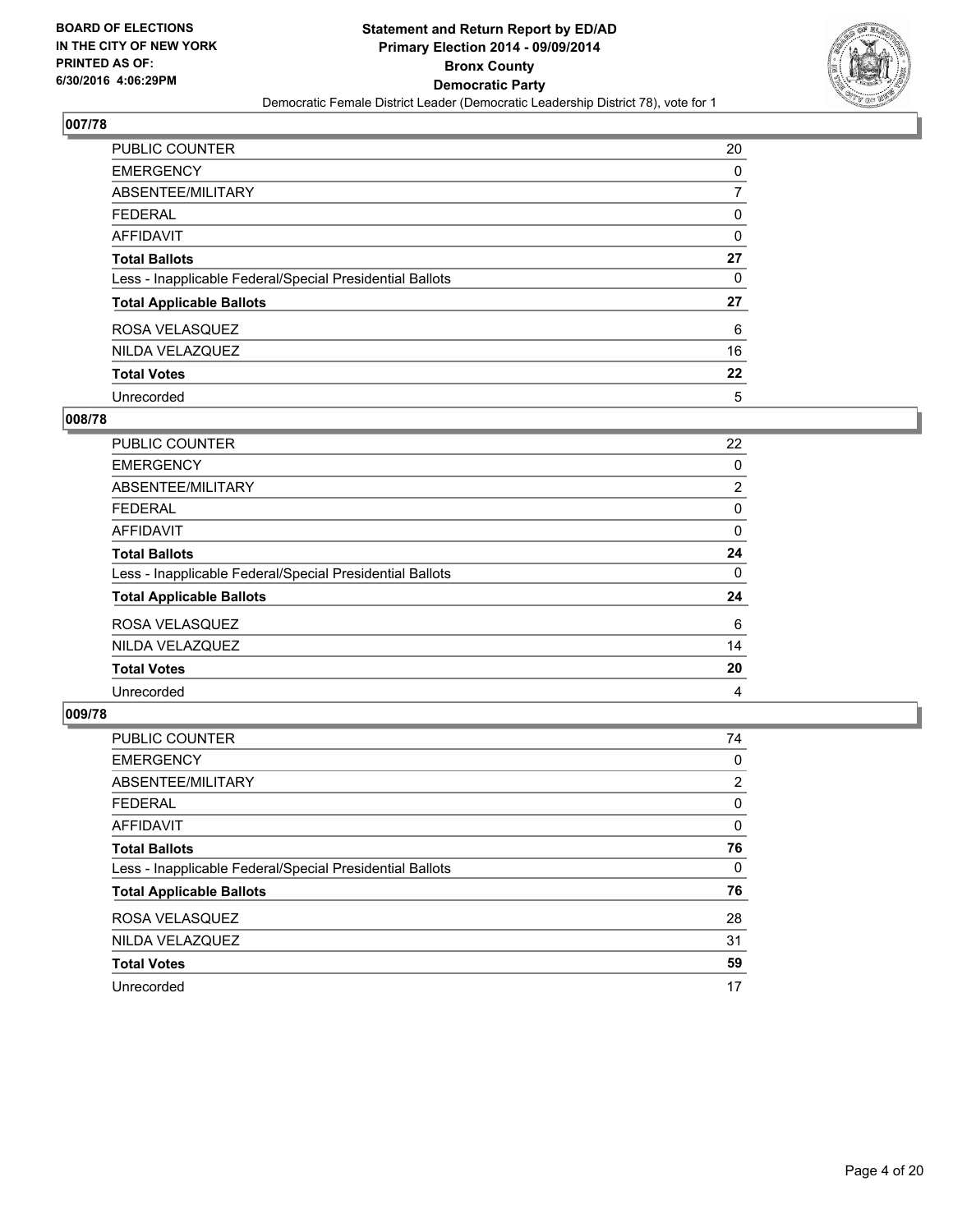

| PUBLIC COUNTER                                           | 67 |
|----------------------------------------------------------|----|
| <b>EMERGENCY</b>                                         | 0  |
| ABSENTEE/MILITARY                                        | 3  |
| <b>FEDERAL</b>                                           | 0  |
| <b>AFFIDAVIT</b>                                         |    |
| <b>Total Ballots</b>                                     | 71 |
| Less - Inapplicable Federal/Special Presidential Ballots | 0  |
| <b>Total Applicable Ballots</b>                          | 71 |
| ROSA VELASQUEZ                                           | 20 |
| NILDA VELAZQUEZ                                          | 38 |
| <b>Total Votes</b>                                       | 58 |
| Unrecorded                                               | 13 |

## **011/78**

| PUBLIC COUNTER                                           | 44 |
|----------------------------------------------------------|----|
| <b>EMERGENCY</b>                                         | 0  |
| ABSENTEE/MILITARY                                        | 3  |
| <b>FEDERAL</b>                                           | 0  |
| <b>AFFIDAVIT</b>                                         | 0  |
| <b>Total Ballots</b>                                     | 47 |
| Less - Inapplicable Federal/Special Presidential Ballots | 0  |
| <b>Total Applicable Ballots</b>                          | 47 |
| ROSA VELASQUEZ                                           | 15 |
| NILDA VELAZQUEZ                                          | 25 |
| <b>Total Votes</b>                                       | 40 |
| Unrecorded                                               | 7  |
|                                                          |    |

| <b>PUBLIC COUNTER</b>                                    | 91             |
|----------------------------------------------------------|----------------|
| <b>EMERGENCY</b>                                         | 0              |
| ABSENTEE/MILITARY                                        | $\overline{2}$ |
| <b>FEDERAL</b>                                           | 0              |
| AFFIDAVIT                                                |                |
| <b>Total Ballots</b>                                     | 94             |
| Less - Inapplicable Federal/Special Presidential Ballots | 0              |
| <b>Total Applicable Ballots</b>                          | 94             |
| ROSA VELASQUEZ                                           | 20             |
| NILDA VELAZQUEZ                                          | 62             |
| <b>Total Votes</b>                                       | 82             |
| Unrecorded                                               | 12             |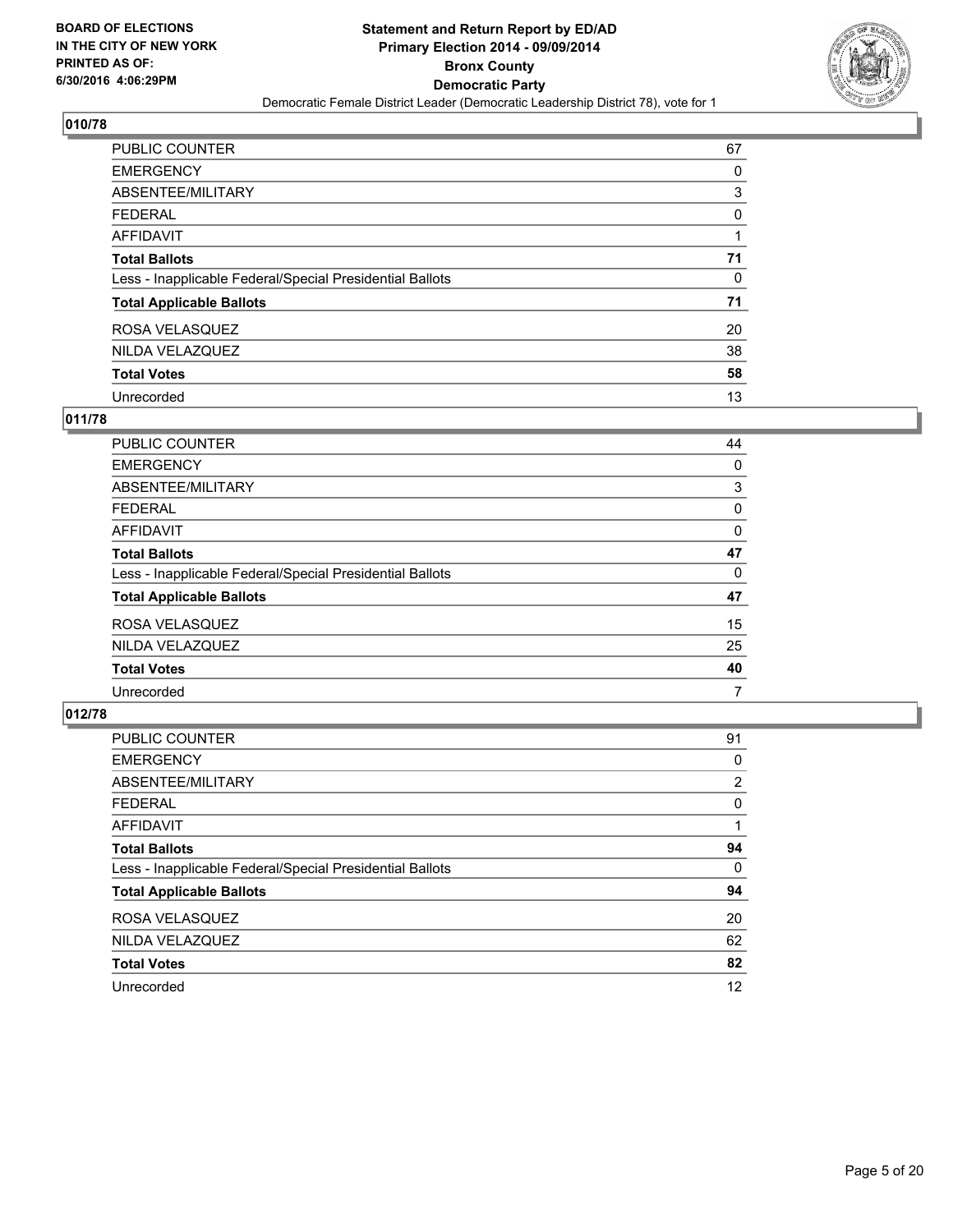

| <b>PUBLIC COUNTER</b>                                    | 72 |
|----------------------------------------------------------|----|
| <b>EMERGENCY</b>                                         | 0  |
| ABSENTEE/MILITARY                                        | 2  |
| <b>FEDERAL</b>                                           | 0  |
| <b>AFFIDAVIT</b>                                         | 0  |
| <b>Total Ballots</b>                                     | 74 |
| Less - Inapplicable Federal/Special Presidential Ballots | 0  |
| <b>Total Applicable Ballots</b>                          | 74 |
|                                                          |    |
| ROSA VELASQUEZ                                           | 24 |
| NILDA VELAZQUEZ                                          | 32 |
| UNATTRIBUTABLE WRITE-IN (WRITE-IN)                       | 1  |
| YUDELKA TAPIA (WRITE-IN)                                 | 2  |
| <b>Total Votes</b>                                       | 59 |

#### **014/78**

| PUBLIC COUNTER                                           | 49                    |
|----------------------------------------------------------|-----------------------|
| <b>EMERGENCY</b>                                         | 0                     |
| ABSENTEE/MILITARY                                        | $\mathbf{2}^{\prime}$ |
| FEDERAL                                                  | 0                     |
| AFFIDAVIT                                                |                       |
| <b>Total Ballots</b>                                     | 52                    |
| Less - Inapplicable Federal/Special Presidential Ballots | 0                     |
| <b>Total Applicable Ballots</b>                          | 52                    |
| ROSA VELASQUEZ                                           | 20                    |
| NILDA VELAZQUEZ                                          | 25                    |
| <b>Total Votes</b>                                       | 45                    |
| Unrecorded                                               | 7                     |

| <b>PUBLIC COUNTER</b>                                    | 24 |
|----------------------------------------------------------|----|
| <b>EMERGENCY</b>                                         | 0  |
| ABSENTEE/MILITARY                                        |    |
| <b>FEDERAL</b>                                           | 0  |
| AFFIDAVIT                                                | 0  |
| <b>Total Ballots</b>                                     | 25 |
| Less - Inapplicable Federal/Special Presidential Ballots | 0  |
| <b>Total Applicable Ballots</b>                          | 25 |
| ROSA VELASQUEZ                                           | 8  |
| NILDA VELAZQUEZ                                          | 14 |
| <b>Total Votes</b>                                       | 22 |
| Unrecorded                                               | 3  |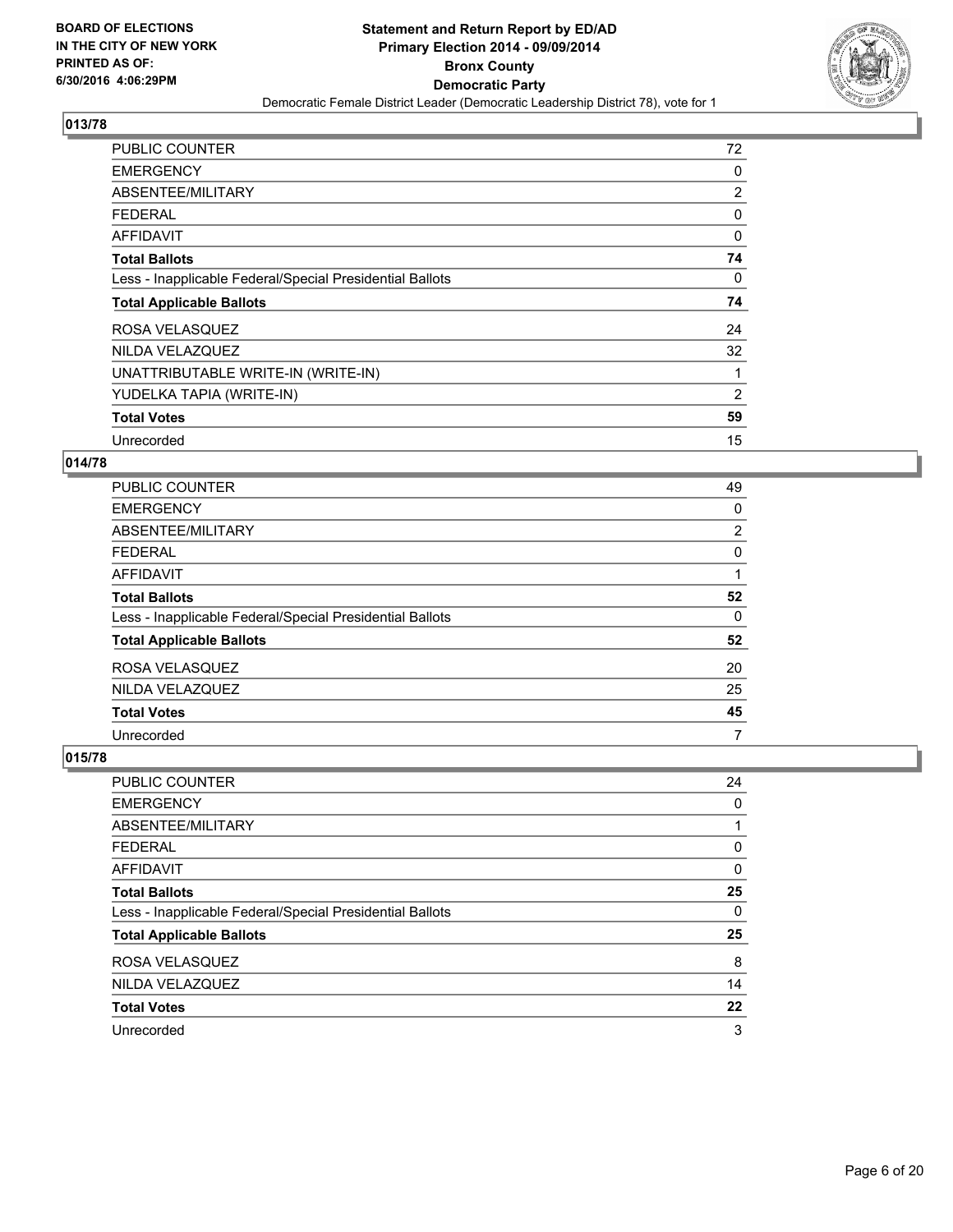

| <b>PUBLIC COUNTER</b>                                    | 51 |
|----------------------------------------------------------|----|
| <b>EMERGENCY</b>                                         | 0  |
| ABSENTEE/MILITARY                                        | 2  |
| <b>FEDERAL</b>                                           | 0  |
| <b>AFFIDAVIT</b>                                         | 2  |
| <b>Total Ballots</b>                                     | 55 |
| Less - Inapplicable Federal/Special Presidential Ballots | 0  |
| <b>Total Applicable Ballots</b>                          | 55 |
| ROSA VELASQUEZ                                           | 20 |
| NILDA VELAZQUEZ                                          | 25 |
| UNATTRIBUTABLE WRITE-IN (WRITE-IN)                       | 3  |
| <b>Total Votes</b>                                       | 48 |
| Unrecorded                                               | 7  |

## **017/78**

| <b>PUBLIC COUNTER</b>                                    | 34 |
|----------------------------------------------------------|----|
| <b>EMERGENCY</b>                                         | 0  |
| ABSENTEE/MILITARY                                        | 0  |
| <b>FEDERAL</b>                                           | 0  |
| AFFIDAVIT                                                | 0  |
| <b>Total Ballots</b>                                     | 34 |
| Less - Inapplicable Federal/Special Presidential Ballots | 0  |
| <b>Total Applicable Ballots</b>                          | 34 |
| ROSA VELASQUEZ                                           | 8  |
| NILDA VELAZQUEZ                                          | 19 |
| <b>Total Votes</b>                                       | 27 |
| Unrecorded                                               | 7  |

| <b>PUBLIC COUNTER</b>                                    | 53 |
|----------------------------------------------------------|----|
| <b>EMERGENCY</b>                                         | 0  |
| ABSENTEE/MILITARY                                        | 1  |
| <b>FEDERAL</b>                                           | 0  |
| AFFIDAVIT                                                | 3  |
| <b>Total Ballots</b>                                     | 57 |
| Less - Inapplicable Federal/Special Presidential Ballots | 0  |
| <b>Total Applicable Ballots</b>                          | 57 |
| ROSA VELASQUEZ                                           | 13 |
| NILDA VELAZQUEZ                                          | 28 |
| UNATTRIBUTABLE WRITE-IN (WRITE-IN)                       |    |
| <b>Total Votes</b>                                       | 42 |
| Unrecorded                                               | 15 |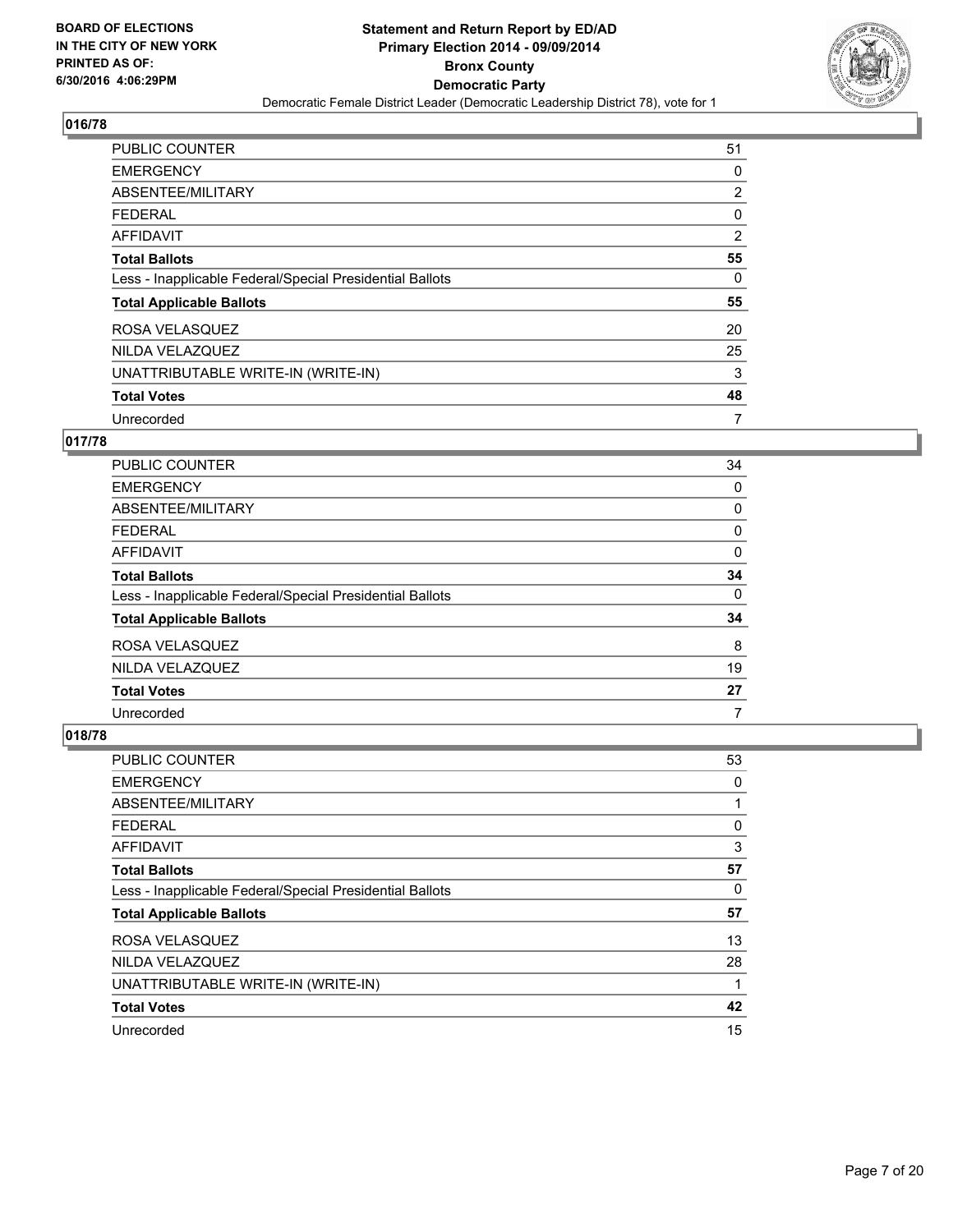

| PUBLIC COUNTER                                           | 42 |
|----------------------------------------------------------|----|
| <b>EMERGENCY</b>                                         | 0  |
| ABSENTEE/MILITARY                                        | 2  |
| <b>FEDERAL</b>                                           | 0  |
| <b>AFFIDAVIT</b>                                         |    |
| <b>Total Ballots</b>                                     | 45 |
| Less - Inapplicable Federal/Special Presidential Ballots | 0  |
| <b>Total Applicable Ballots</b>                          | 45 |
| ROSA VELASQUEZ                                           | 15 |
| NILDA VELAZQUEZ                                          | 22 |
| <b>Total Votes</b>                                       | 37 |
| Unrecorded                                               | 8  |

#### **020/78**

| PUBLIC COUNTER                                           | 57             |
|----------------------------------------------------------|----------------|
| <b>EMERGENCY</b>                                         | 0              |
| ABSENTEE/MILITARY                                        | $\overline{2}$ |
| <b>FEDERAL</b>                                           | 0              |
| <b>AFFIDAVIT</b>                                         | 2              |
| <b>Total Ballots</b>                                     | 61             |
| Less - Inapplicable Federal/Special Presidential Ballots | 0              |
| <b>Total Applicable Ballots</b>                          | 61             |
| ROSA VELASQUEZ                                           | 16             |
| NILDA VELAZQUEZ                                          | 31             |
| <b>Total Votes</b>                                       | 47             |
| Unrecorded                                               | 14             |
|                                                          |                |

| <b>PUBLIC COUNTER</b>                                    | 65 |
|----------------------------------------------------------|----|
| <b>EMERGENCY</b>                                         | 0  |
| ABSENTEE/MILITARY                                        | 3  |
| <b>FEDERAL</b>                                           | 0  |
| <b>AFFIDAVIT</b>                                         |    |
| <b>Total Ballots</b>                                     | 69 |
| Less - Inapplicable Federal/Special Presidential Ballots | 0  |
| <b>Total Applicable Ballots</b>                          | 69 |
| ROSA VELASQUEZ                                           | 20 |
| NILDA VELAZQUEZ                                          | 32 |
| UNATTRIBUTABLE WRITE-IN (WRITE-IN)                       |    |
| <b>Total Votes</b>                                       | 53 |
| Unrecorded                                               | 16 |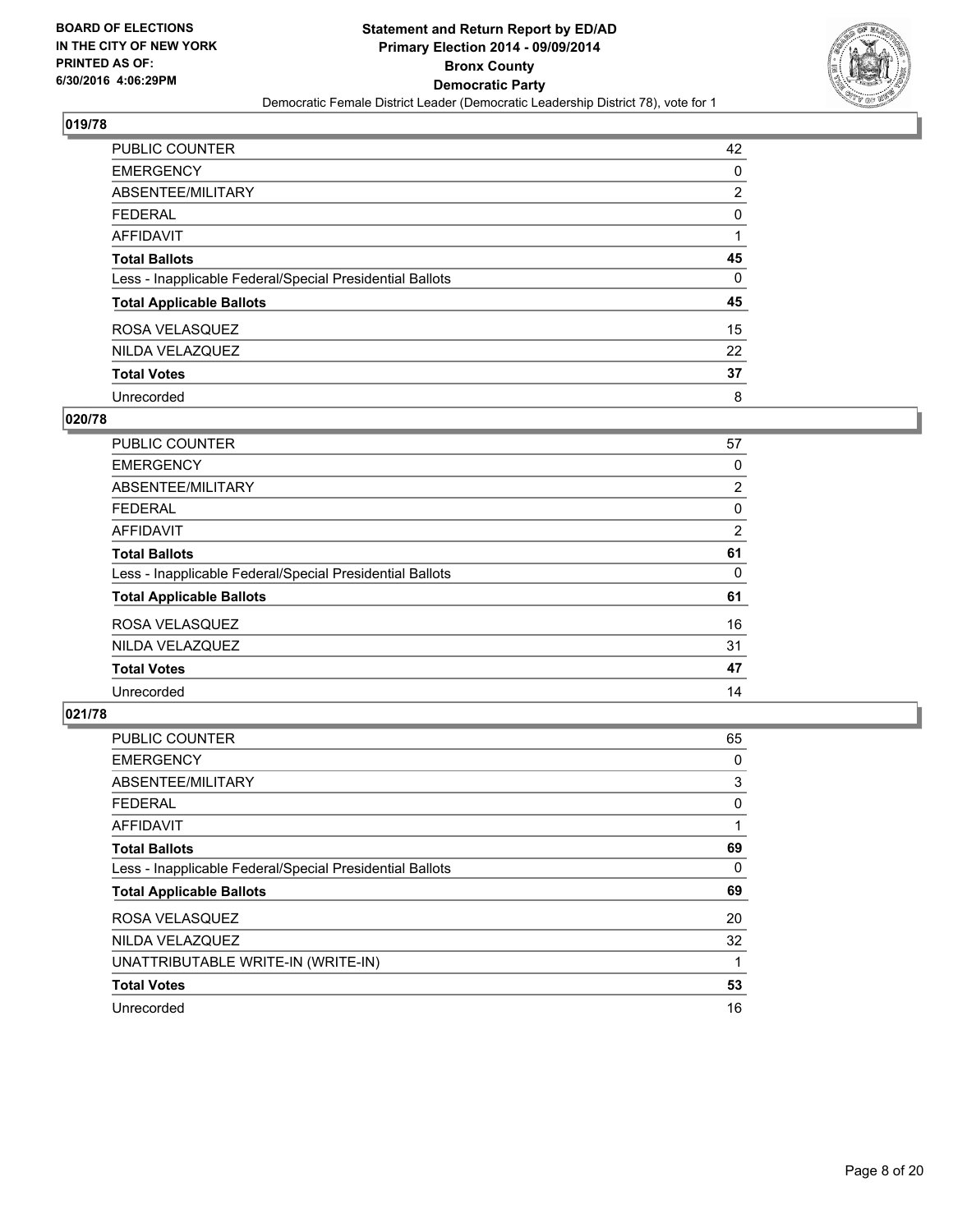

| PUBLIC COUNTER                                           | 61 |
|----------------------------------------------------------|----|
| <b>EMERGENCY</b>                                         | 0  |
| ABSENTEE/MILITARY                                        | 4  |
| <b>FEDERAL</b>                                           | 0  |
| <b>AFFIDAVIT</b>                                         | 0  |
| <b>Total Ballots</b>                                     | 65 |
| Less - Inapplicable Federal/Special Presidential Ballots | 0  |
| <b>Total Applicable Ballots</b>                          | 65 |
| ROSA VELASQUEZ                                           | 14 |
| NILDA VELAZQUEZ                                          | 37 |
| <b>Total Votes</b>                                       | 51 |
| Unrecorded                                               | 14 |

## **023/78**

| PUBLIC COUNTER                                           | 85 |
|----------------------------------------------------------|----|
| <b>EMERGENCY</b>                                         | 0  |
| ABSENTEE/MILITARY                                        | 2  |
| <b>FEDERAL</b>                                           | 0  |
| <b>AFFIDAVIT</b>                                         |    |
| <b>Total Ballots</b>                                     | 88 |
| Less - Inapplicable Federal/Special Presidential Ballots | 0  |
| <b>Total Applicable Ballots</b>                          | 88 |
| ROSA VELASQUEZ                                           | 21 |
| NILDA VELAZQUEZ                                          | 45 |
| <b>Total Votes</b>                                       | 66 |
| Unrecorded                                               | 22 |
|                                                          |    |

| PUBLIC COUNTER                                           | 83 |
|----------------------------------------------------------|----|
| <b>EMERGENCY</b>                                         | 0  |
| ABSENTEE/MILITARY                                        |    |
| <b>FEDERAL</b>                                           | 0  |
| <b>AFFIDAVIT</b>                                         |    |
| <b>Total Ballots</b>                                     | 85 |
| Less - Inapplicable Federal/Special Presidential Ballots | 0  |
| <b>Total Applicable Ballots</b>                          | 85 |
| ROSA VELASQUEZ                                           | 24 |
| NILDA VELAZQUEZ                                          | 52 |
| <b>Total Votes</b>                                       | 76 |
| Unrecorded                                               | 9  |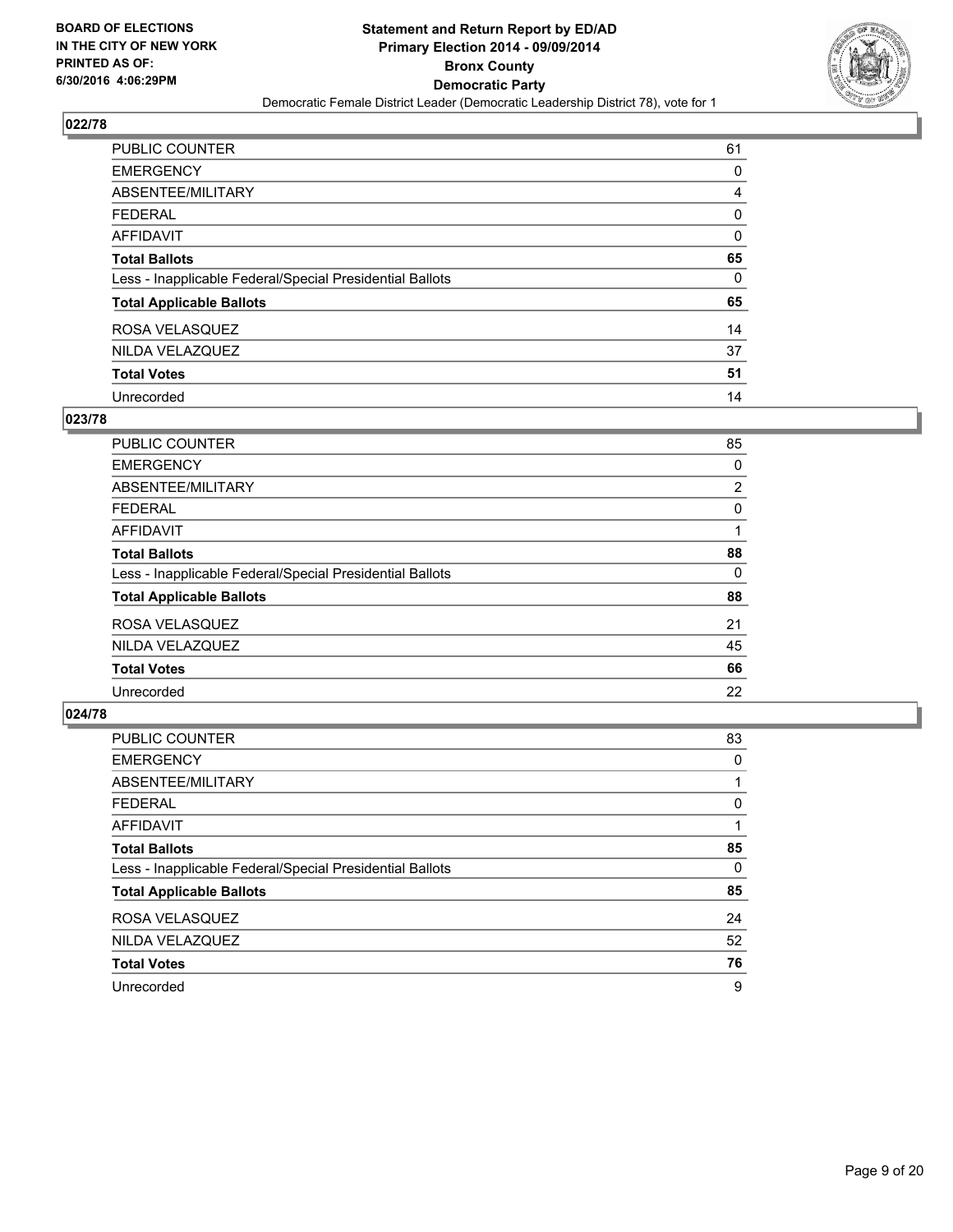

| PUBLIC COUNTER                                           | 28 |
|----------------------------------------------------------|----|
| <b>EMERGENCY</b>                                         | 0  |
| ABSENTEE/MILITARY                                        | 0  |
| <b>FEDERAL</b>                                           | 0  |
| <b>AFFIDAVIT</b>                                         |    |
| <b>Total Ballots</b>                                     | 29 |
| Less - Inapplicable Federal/Special Presidential Ballots | 0  |
| <b>Total Applicable Ballots</b>                          | 29 |
| ROSA VELASQUEZ                                           | 8  |
| NILDA VELAZQUEZ                                          | 16 |
| <b>Total Votes</b>                                       | 24 |
| Unrecorded                                               | 5  |

#### **026/78**

| <b>PUBLIC COUNTER</b>                                    | 42 |
|----------------------------------------------------------|----|
| <b>EMERGENCY</b>                                         | 0  |
| ABSENTEE/MILITARY                                        | 0  |
| FEDERAL                                                  | 0  |
| <b>AFFIDAVIT</b>                                         | 0  |
| <b>Total Ballots</b>                                     | 42 |
| Less - Inapplicable Federal/Special Presidential Ballots | 0  |
| <b>Total Applicable Ballots</b>                          | 42 |
| ROSA VELASQUEZ                                           | 9  |
| NILDA VELAZQUEZ                                          | 24 |
| <b>Total Votes</b>                                       | 33 |
| Unrecorded                                               | 9  |

| PUBLIC COUNTER                                           | 33 |
|----------------------------------------------------------|----|
| <b>EMERGENCY</b>                                         | 0  |
| ABSENTEE/MILITARY                                        |    |
| <b>FEDERAL</b>                                           | 0  |
| <b>AFFIDAVIT</b>                                         | 0  |
| <b>Total Ballots</b>                                     | 34 |
| Less - Inapplicable Federal/Special Presidential Ballots | 0  |
| <b>Total Applicable Ballots</b>                          | 34 |
| ROSA VELASQUEZ                                           | 10 |
| NILDA VELAZQUEZ                                          | 15 |
| <b>Total Votes</b>                                       | 25 |
| Unrecorded                                               | 9  |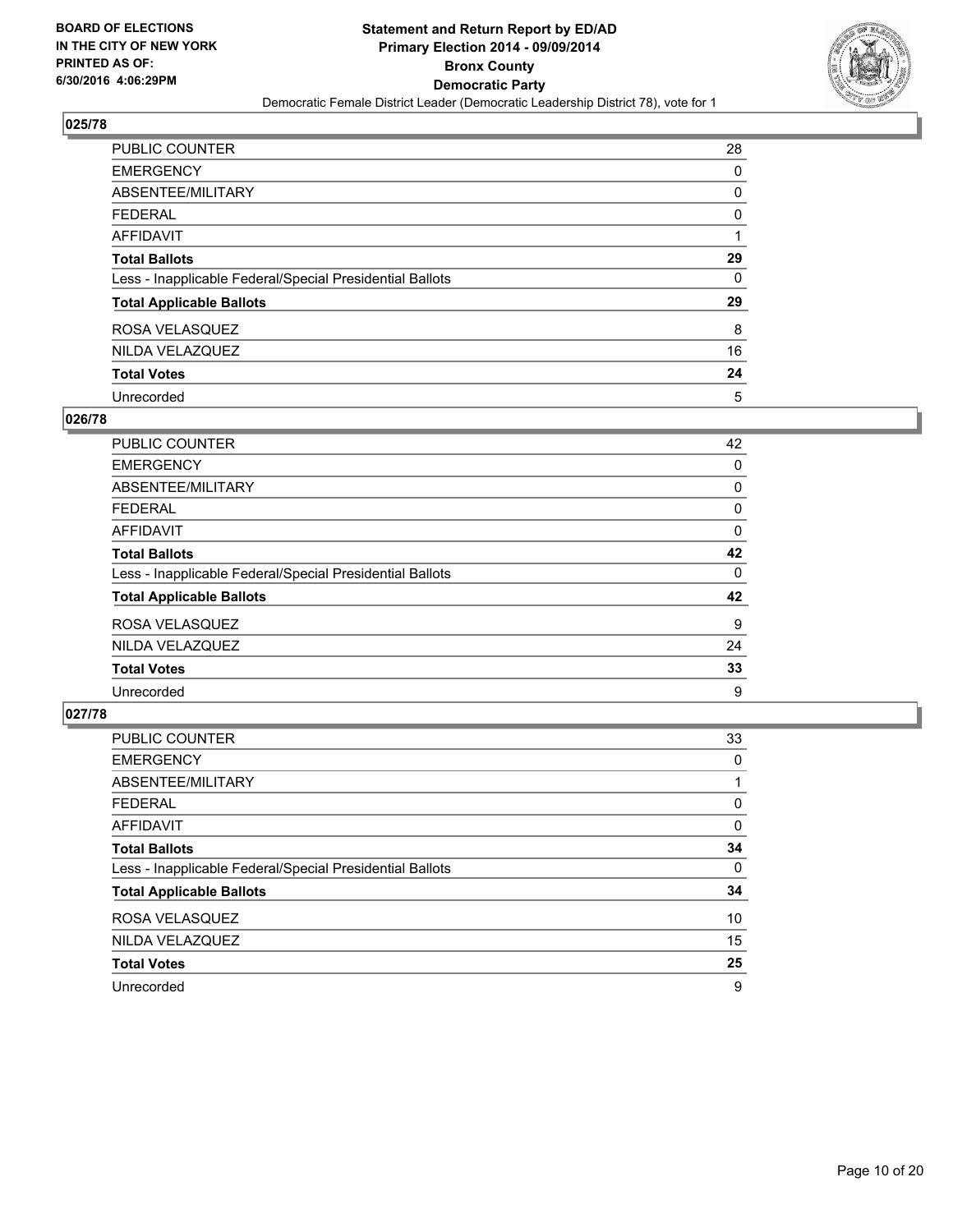

| <b>PUBLIC COUNTER</b>                                    | 75 |
|----------------------------------------------------------|----|
| <b>EMERGENCY</b>                                         | 0  |
| ABSENTEE/MILITARY                                        |    |
| <b>FEDERAL</b>                                           | 0  |
| AFFIDAVIT                                                | 0  |
| <b>Total Ballots</b>                                     | 76 |
| Less - Inapplicable Federal/Special Presidential Ballots | 0  |
| <b>Total Applicable Ballots</b>                          | 76 |
| ROSA VELASQUEZ                                           | 28 |
| NILDA VELAZQUEZ                                          | 37 |
| UNATTRIBUTABLE WRITE-IN (WRITE-IN)                       | 1  |
| <b>Total Votes</b>                                       | 66 |
| Unrecorded                                               | 10 |

## **029/78**

| <b>PUBLIC COUNTER</b>                                    | 47 |
|----------------------------------------------------------|----|
| <b>EMERGENCY</b>                                         | 0  |
| ABSENTEE/MILITARY                                        | 3  |
| FEDERAL                                                  | 0  |
| AFFIDAVIT                                                | 2  |
| <b>Total Ballots</b>                                     | 52 |
| Less - Inapplicable Federal/Special Presidential Ballots | 0  |
| <b>Total Applicable Ballots</b>                          | 52 |
| ROSA VELASQUEZ                                           | 17 |
| NILDA VELAZQUEZ                                          | 23 |
| <b>Total Votes</b>                                       | 40 |
| Unrecorded                                               | 12 |

| <b>PUBLIC COUNTER</b>                                    | 67             |
|----------------------------------------------------------|----------------|
| <b>EMERGENCY</b>                                         | 0              |
| ABSENTEE/MILITARY                                        | $\overline{2}$ |
| <b>FEDERAL</b>                                           | 0              |
| AFFIDAVIT                                                | 0              |
| <b>Total Ballots</b>                                     | 69             |
| Less - Inapplicable Federal/Special Presidential Ballots | 0              |
| <b>Total Applicable Ballots</b>                          | 69             |
| ROSA VELASQUEZ                                           | 24             |
| NILDA VELAZQUEZ                                          | 31             |
| <b>Total Votes</b>                                       | 55             |
| Unrecorded                                               | 14             |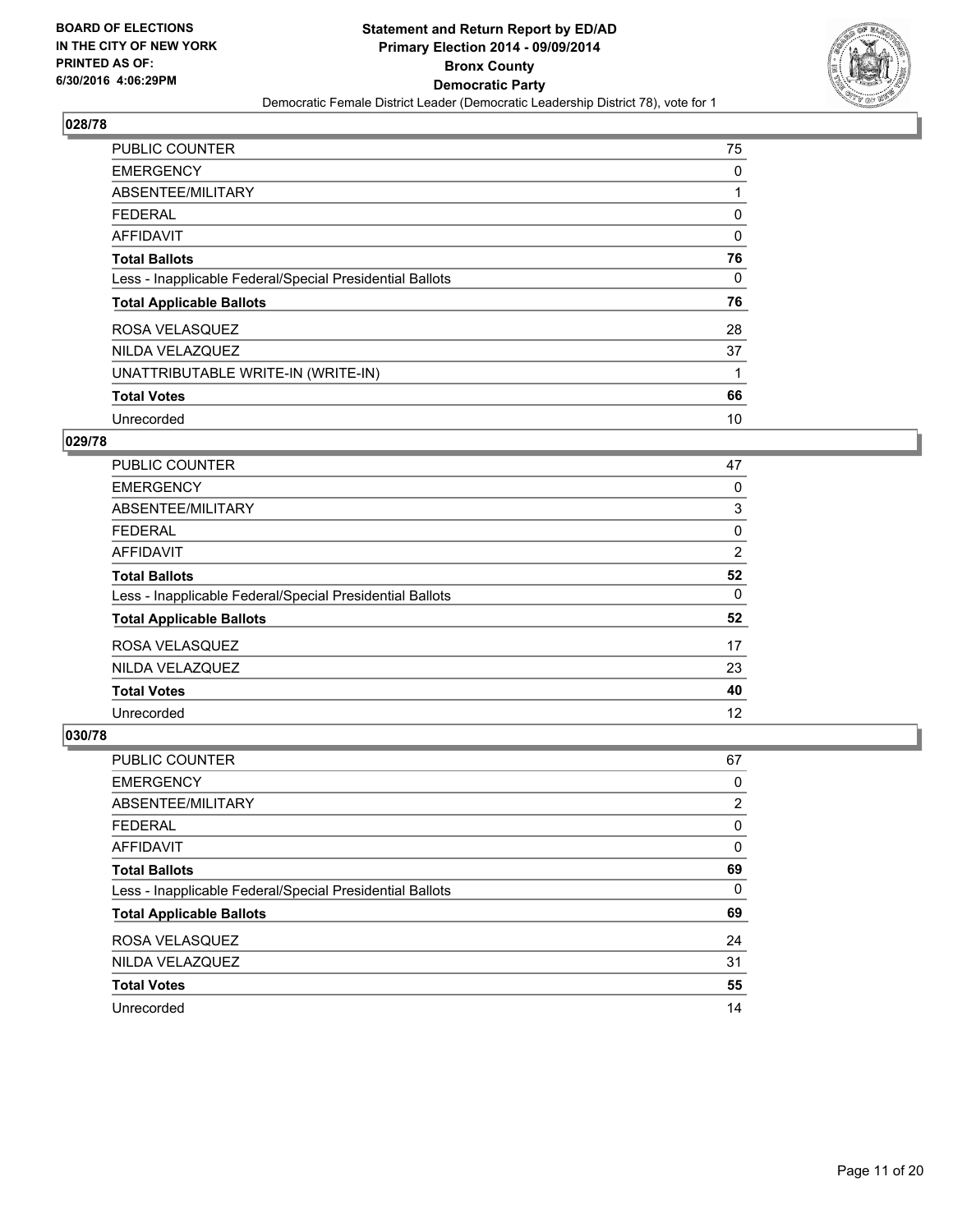

| PUBLIC COUNTER                                           | 45 |
|----------------------------------------------------------|----|
| <b>EMERGENCY</b>                                         | 0  |
| ABSENTEE/MILITARY                                        |    |
| <b>FEDERAL</b>                                           | 0  |
| <b>AFFIDAVIT</b>                                         |    |
| <b>Total Ballots</b>                                     | 47 |
| Less - Inapplicable Federal/Special Presidential Ballots | 0  |
| <b>Total Applicable Ballots</b>                          | 47 |
| ROSA VELASQUEZ                                           | 22 |
| NILDA VELAZQUEZ                                          | 17 |
| <b>Total Votes</b>                                       | 39 |
| Unrecorded                                               | 8  |

## **032/78**

| PUBLIC COUNTER                                           | 78 |
|----------------------------------------------------------|----|
| <b>EMERGENCY</b>                                         | 0  |
| ABSENTEE/MILITARY                                        |    |
| <b>FEDERAL</b>                                           | 0  |
| <b>AFFIDAVIT</b>                                         |    |
| <b>Total Ballots</b>                                     | 80 |
| Less - Inapplicable Federal/Special Presidential Ballots | 0  |
| <b>Total Applicable Ballots</b>                          | 80 |
| ROSA VELASQUEZ                                           | 25 |
| NILDA VELAZQUEZ                                          | 41 |
| <b>Total Votes</b>                                       | 66 |
| Unrecorded                                               | 14 |
|                                                          |    |

| <b>PUBLIC COUNTER</b>                                    | 53 |
|----------------------------------------------------------|----|
| <b>EMERGENCY</b>                                         | 0  |
| ABSENTEE/MILITARY                                        | 3  |
| <b>FEDERAL</b>                                           | 0  |
| <b>AFFIDAVIT</b>                                         | 0  |
| <b>Total Ballots</b>                                     | 56 |
| Less - Inapplicable Federal/Special Presidential Ballots | 0  |
| <b>Total Applicable Ballots</b>                          | 56 |
| ROSA VELASQUEZ                                           | 19 |
| NILDA VELAZQUEZ                                          | 24 |
| UNATTRIBUTABLE WRITE-IN (WRITE-IN)                       |    |
| <b>Total Votes</b>                                       | 44 |
| Unrecorded                                               | 12 |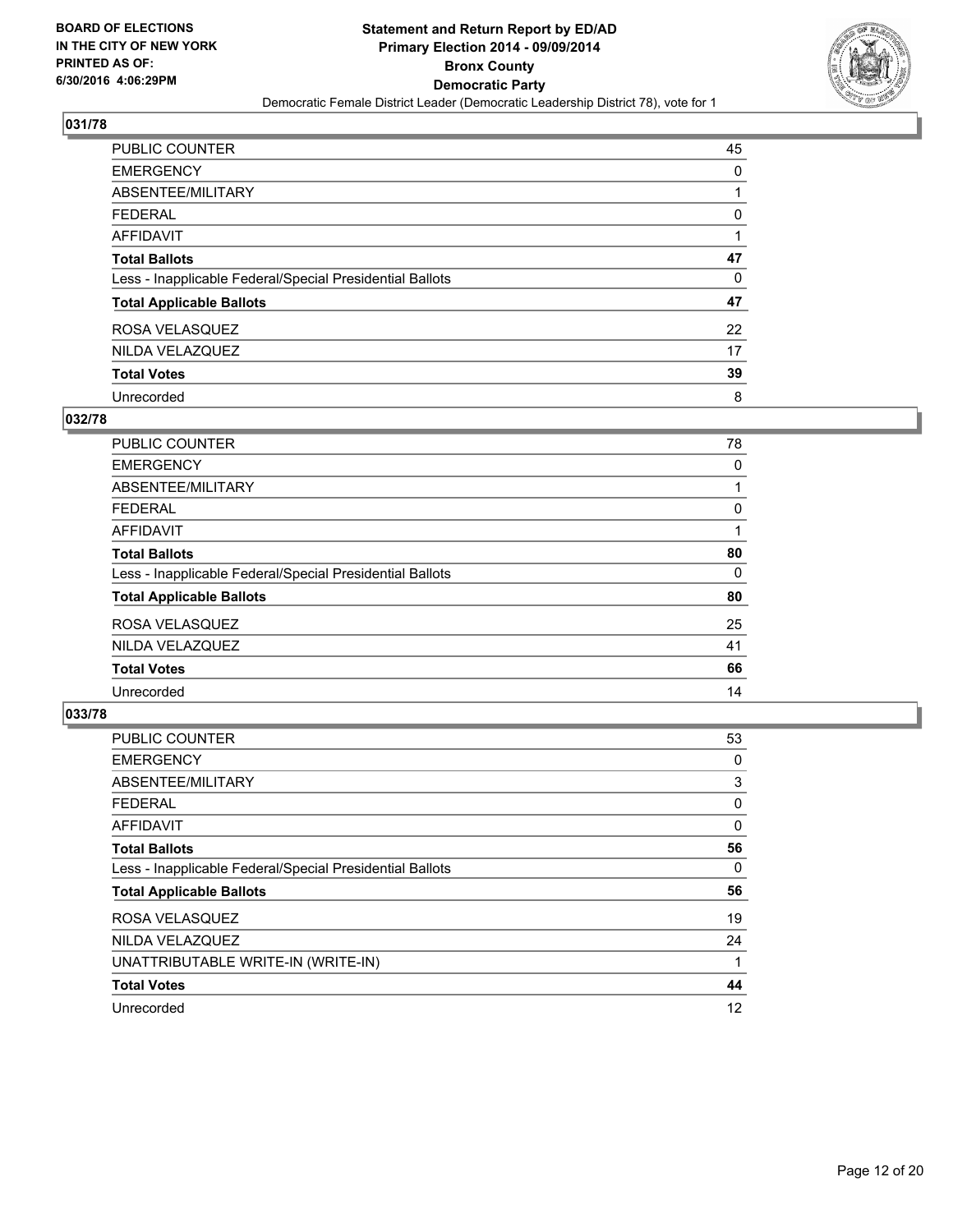

| PUBLIC COUNTER                                           | 43             |
|----------------------------------------------------------|----------------|
| <b>EMERGENCY</b>                                         | 0              |
| ABSENTEE/MILITARY                                        | $\overline{2}$ |
| <b>FEDERAL</b>                                           | 0              |
| <b>AFFIDAVIT</b>                                         | $\overline{2}$ |
| <b>Total Ballots</b>                                     | 47             |
| Less - Inapplicable Federal/Special Presidential Ballots | 0              |
| <b>Total Applicable Ballots</b>                          | 47             |
| ROSA VELASQUEZ                                           | 14             |
| NILDA VELAZQUEZ                                          | 23             |
| <b>Total Votes</b>                                       | 37             |
| Unrecorded                                               | 10             |

## **035/78**

| PUBLIC COUNTER                                           | 14 |
|----------------------------------------------------------|----|
| <b>EMERGENCY</b>                                         | 0  |
| ABSENTEE/MILITARY                                        | 0  |
| <b>FEDERAL</b>                                           | 0  |
| <b>AFFIDAVIT</b>                                         | 0  |
| <b>Total Ballots</b>                                     | 14 |
| Less - Inapplicable Federal/Special Presidential Ballots | 0  |
| <b>Total Applicable Ballots</b>                          | 14 |
| ROSA VELASQUEZ                                           | 8  |
| NILDA VELAZQUEZ                                          | 2  |
| <b>Total Votes</b>                                       | 10 |
| Unrecorded                                               | 4  |
|                                                          |    |

| <b>PUBLIC COUNTER</b>                                    | 47 |
|----------------------------------------------------------|----|
| <b>EMERGENCY</b>                                         | 0  |
| ABSENTEE/MILITARY                                        |    |
| <b>FEDERAL</b>                                           | 0  |
| <b>AFFIDAVIT</b>                                         | 0  |
| <b>Total Ballots</b>                                     | 48 |
| Less - Inapplicable Federal/Special Presidential Ballots | 0  |
| <b>Total Applicable Ballots</b>                          | 48 |
| ROSA VELASQUEZ                                           | 18 |
| NILDA VELAZQUEZ                                          | 22 |
| UNATTRIBUTABLE WRITE-IN (WRITE-IN)                       | 1  |
| <b>Total Votes</b>                                       | 41 |
| Unrecorded                                               | 7  |
| 037/78 COMBINED into: 007/78                             |    |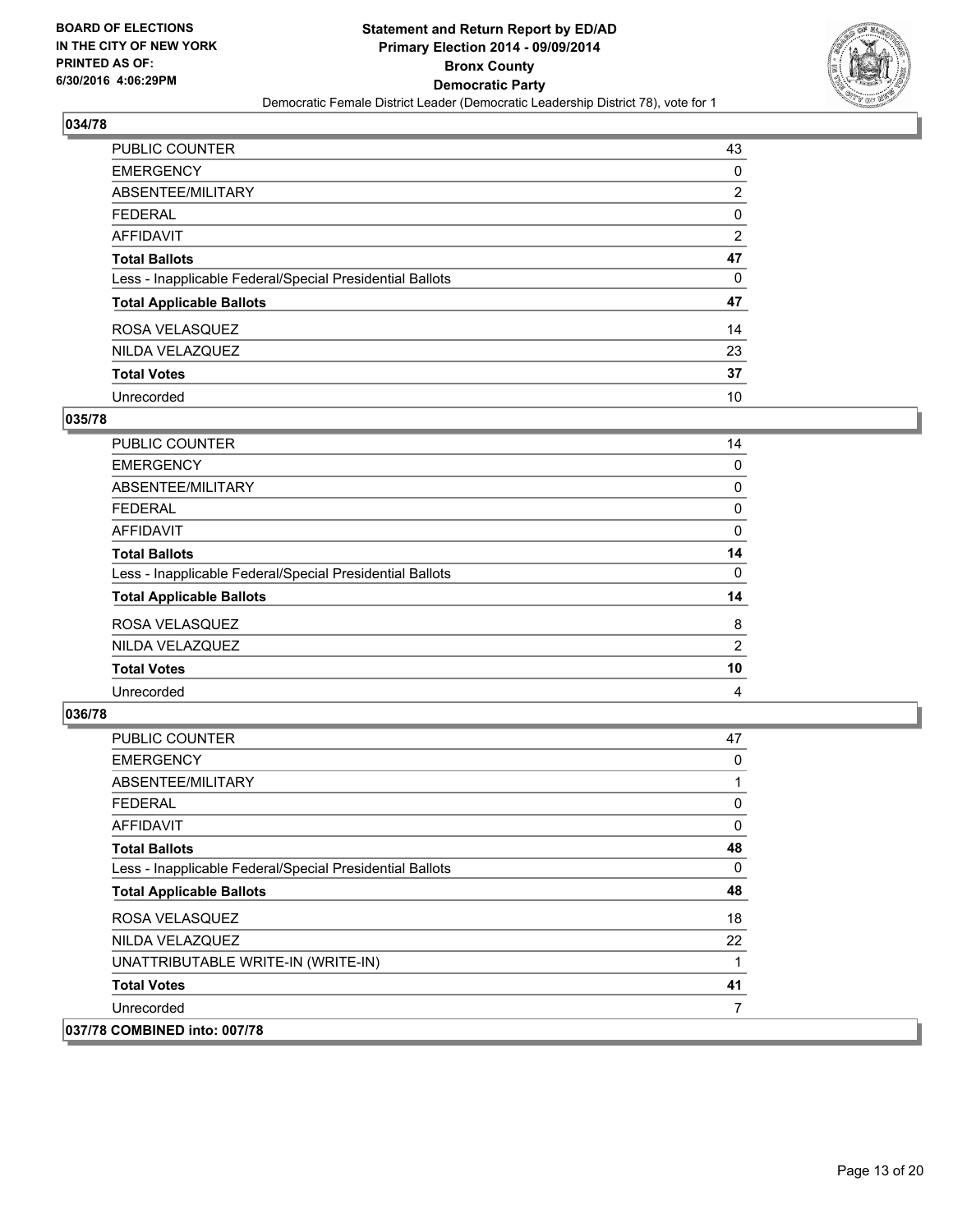

| <b>PUBLIC COUNTER</b>                                    | 79             |
|----------------------------------------------------------|----------------|
| <b>EMERGENCY</b>                                         | 0              |
| ABSENTEE/MILITARY                                        | 4              |
| <b>FEDERAL</b>                                           | 0              |
| <b>AFFIDAVIT</b>                                         | $\overline{2}$ |
| <b>Total Ballots</b>                                     | 85             |
| Less - Inapplicable Federal/Special Presidential Ballots | 0              |
| <b>Total Applicable Ballots</b>                          | 85             |
| ROSA VELASQUEZ                                           | 25             |
| NILDA VELAZQUEZ                                          | 45             |
| <b>Total Votes</b>                                       | 70             |
| Unrecorded                                               | 15             |

#### **039/78**

| PUBLIC COUNTER                                           | 16 |
|----------------------------------------------------------|----|
| <b>EMERGENCY</b>                                         | 0  |
| ABSENTEE/MILITARY                                        | 2  |
| <b>FEDERAL</b>                                           | 0  |
| <b>AFFIDAVIT</b>                                         | 0  |
| <b>Total Ballots</b>                                     | 18 |
| Less - Inapplicable Federal/Special Presidential Ballots | 0  |
| <b>Total Applicable Ballots</b>                          | 18 |
| ROSA VELASQUEZ                                           | 8  |
| NILDA VELAZQUEZ                                          | 4  |
| <b>Total Votes</b>                                       | 12 |
| Unrecorded                                               | 6  |
|                                                          |    |

| <b>PUBLIC COUNTER</b>                                    | 121 |
|----------------------------------------------------------|-----|
| <b>EMERGENCY</b>                                         | 0   |
| ABSENTEE/MILITARY                                        | 2   |
| <b>FEDERAL</b>                                           | 0   |
| <b>AFFIDAVIT</b>                                         |     |
| <b>Total Ballots</b>                                     | 124 |
| Less - Inapplicable Federal/Special Presidential Ballots | 0   |
| <b>Total Applicable Ballots</b>                          | 124 |
| ROSA VELASQUEZ                                           | 35  |
| NILDA VELAZQUEZ                                          | 62  |
| <b>Total Votes</b>                                       | 97  |
| Unrecorded                                               | 27  |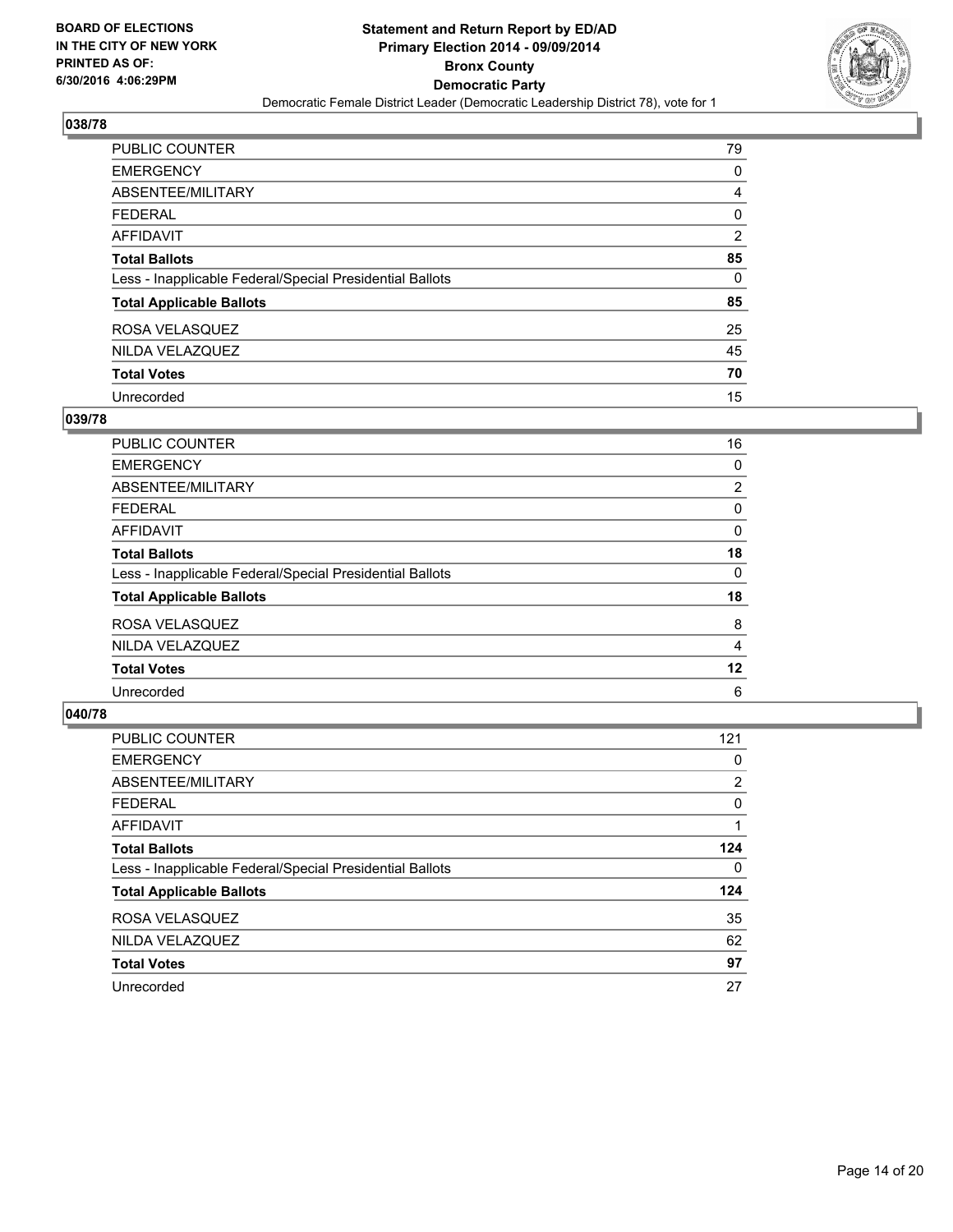

| <b>PUBLIC COUNTER</b>                                    | 104 |
|----------------------------------------------------------|-----|
| <b>EMERGENCY</b>                                         | 0   |
| ABSENTEE/MILITARY                                        | 5   |
| <b>FEDERAL</b>                                           | 0   |
| <b>AFFIDAVIT</b>                                         |     |
| <b>Total Ballots</b>                                     | 110 |
| Less - Inapplicable Federal/Special Presidential Ballots | 0   |
| <b>Total Applicable Ballots</b>                          | 110 |
| ROSA VELASQUEZ                                           | 27  |
| NILDA VELAZQUEZ                                          | 45  |
| <b>Total Votes</b>                                       | 72  |
| Unrecorded                                               | 38  |

## **042/78**

| PUBLIC COUNTER                                           | 0           |
|----------------------------------------------------------|-------------|
| <b>EMERGENCY</b>                                         | 0           |
| <b>ABSENTEE/MILITARY</b>                                 | 0           |
| <b>FEDERAL</b>                                           | 0           |
| <b>AFFIDAVIT</b>                                         | 0           |
| <b>Total Ballots</b>                                     | 0           |
| Less - Inapplicable Federal/Special Presidential Ballots | $\Omega$    |
| <b>Total Applicable Ballots</b>                          | $\mathbf 0$ |
| ROSA VELASQUEZ                                           | 0           |
| NILDA VELAZQUEZ                                          | $\Omega$    |
| <b>Total Votes</b>                                       | 0           |
|                                                          |             |

| <b>PUBLIC COUNTER</b>                                    | 29 |
|----------------------------------------------------------|----|
| <b>EMERGENCY</b>                                         | 0  |
| ABSENTEE/MILITARY                                        |    |
| <b>FEDERAL</b>                                           | 0  |
| AFFIDAVIT                                                | 2  |
| <b>Total Ballots</b>                                     | 32 |
| Less - Inapplicable Federal/Special Presidential Ballots | 0  |
| <b>Total Applicable Ballots</b>                          | 32 |
| ROSA VELASQUEZ                                           | 4  |
| NILDA VELAZQUEZ                                          | 17 |
| <b>Total Votes</b>                                       | 21 |
| Unrecorded                                               | 11 |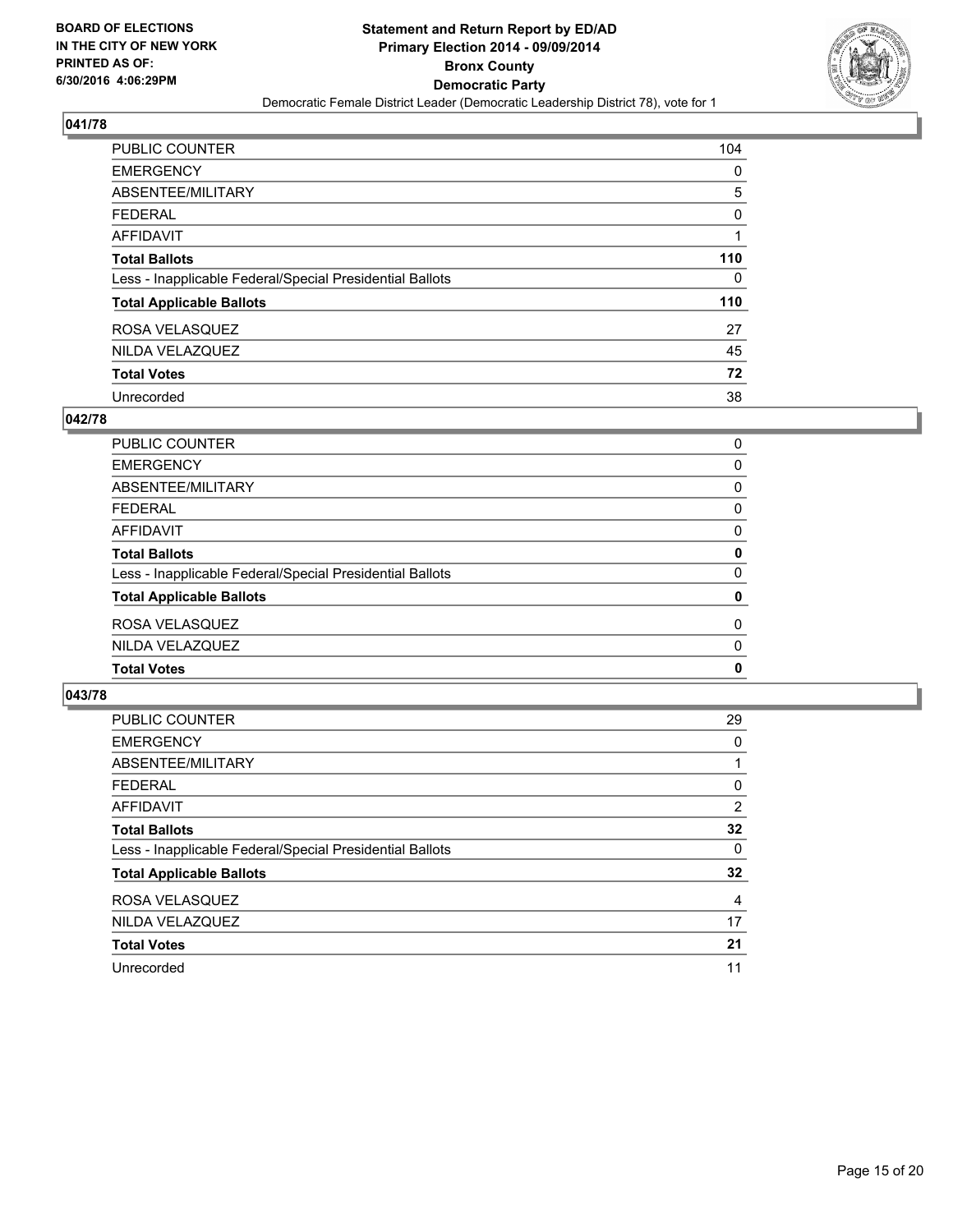

| <b>PUBLIC COUNTER</b>                                    | 74 |
|----------------------------------------------------------|----|
| <b>EMERGENCY</b>                                         | 0  |
| ABSENTEE/MILITARY                                        | 2  |
| <b>FEDERAL</b>                                           | 0  |
| <b>AFFIDAVIT</b>                                         | 0  |
| <b>Total Ballots</b>                                     | 76 |
| Less - Inapplicable Federal/Special Presidential Ballots | 0  |
| <b>Total Applicable Ballots</b>                          | 76 |
| ROSA VELASQUEZ                                           | 17 |
| NILDA VELAZQUEZ                                          | 35 |
| <b>Total Votes</b>                                       | 52 |
| Unrecorded                                               | 24 |

## **045/78**

| PUBLIC COUNTER                                           | 104 |
|----------------------------------------------------------|-----|
| <b>EMERGENCY</b>                                         | 0   |
| ABSENTEE/MILITARY                                        | 3   |
| FEDERAL                                                  | 0   |
| AFFIDAVIT                                                | 0   |
| <b>Total Ballots</b>                                     | 107 |
| Less - Inapplicable Federal/Special Presidential Ballots | 0   |
| <b>Total Applicable Ballots</b>                          | 107 |
| ROSA VELASQUEZ                                           | 28  |
| NILDA VELAZQUEZ                                          | 63  |
| <b>Total Votes</b>                                       | 91  |
| Unrecorded                                               | 16  |

| <b>PUBLIC COUNTER</b>                                    | 93             |
|----------------------------------------------------------|----------------|
| <b>EMERGENCY</b>                                         | 0              |
| ABSENTEE/MILITARY                                        |                |
| <b>FEDERAL</b>                                           | 0              |
| <b>AFFIDAVIT</b>                                         | $\overline{2}$ |
| <b>Total Ballots</b>                                     | 96             |
| Less - Inapplicable Federal/Special Presidential Ballots | 0              |
| <b>Total Applicable Ballots</b>                          | 96             |
| ROSA VELASQUEZ                                           | 21             |
| NILDA VELAZQUEZ                                          | 41             |
| <b>Total Votes</b>                                       | 62             |
| Unrecorded                                               | 34             |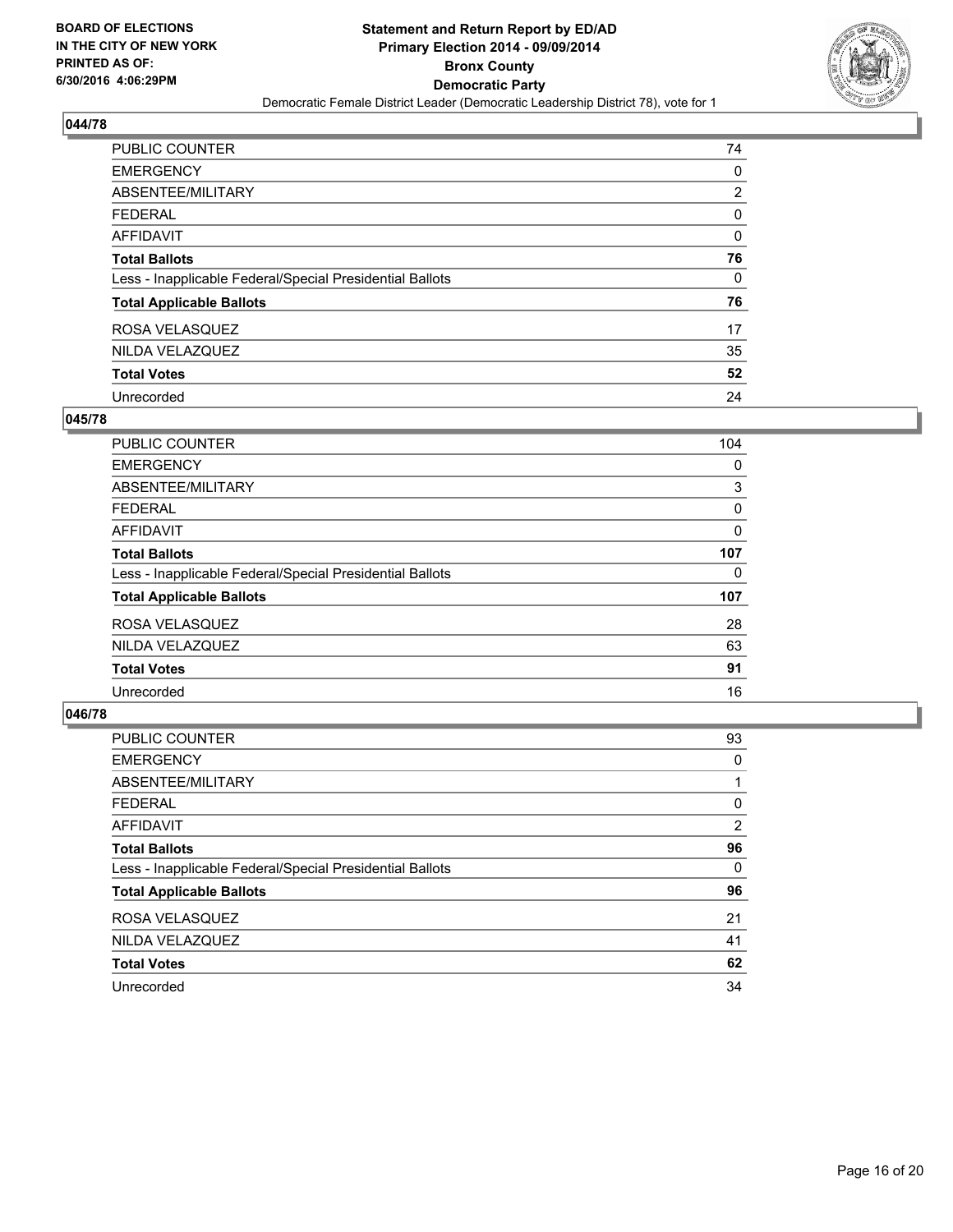

| <b>PUBLIC COUNTER</b>                                    | 41 |
|----------------------------------------------------------|----|
| <b>EMERGENCY</b>                                         | 0  |
| ABSENTEE/MILITARY                                        | 5  |
| <b>FEDERAL</b>                                           | 0  |
| AFFIDAVIT                                                | 2  |
| <b>Total Ballots</b>                                     | 48 |
| Less - Inapplicable Federal/Special Presidential Ballots | 0  |
| <b>Total Applicable Ballots</b>                          | 48 |
| ROSA VELASQUEZ                                           | 22 |
| NILDA VELAZQUEZ                                          | 17 |
| UNATTRIBUTABLE WRITE-IN (WRITE-IN)                       | 1  |
| <b>Total Votes</b>                                       | 40 |
| Unrecorded                                               | 8  |

## **048/78**

| <b>PUBLIC COUNTER</b>                                    | 153 |
|----------------------------------------------------------|-----|
| <b>EMERGENCY</b>                                         | 0   |
| ABSENTEE/MILITARY                                        | 0   |
| <b>FEDERAL</b>                                           | 0   |
| <b>AFFIDAVIT</b>                                         | 0   |
| <b>Total Ballots</b>                                     | 153 |
| Less - Inapplicable Federal/Special Presidential Ballots | 0   |
| <b>Total Applicable Ballots</b>                          | 153 |
| ROSA VELASQUEZ                                           | 40  |
| NILDA VELAZQUEZ                                          | 67  |
| <b>Total Votes</b>                                       | 107 |
| Unrecorded                                               | 46  |

| PUBLIC COUNTER                                           | 89 |
|----------------------------------------------------------|----|
| <b>EMERGENCY</b>                                         | 0  |
| ABSENTEE/MILITARY                                        | 5  |
| <b>FEDERAL</b>                                           | 0  |
| AFFIDAVIT                                                | 2  |
| <b>Total Ballots</b>                                     | 96 |
| Less - Inapplicable Federal/Special Presidential Ballots | 0  |
| <b>Total Applicable Ballots</b>                          | 96 |
| ROSA VELASQUEZ                                           | 34 |
| NILDA VELAZQUEZ                                          | 29 |
| <b>Total Votes</b>                                       | 63 |
| Unrecorded                                               | 33 |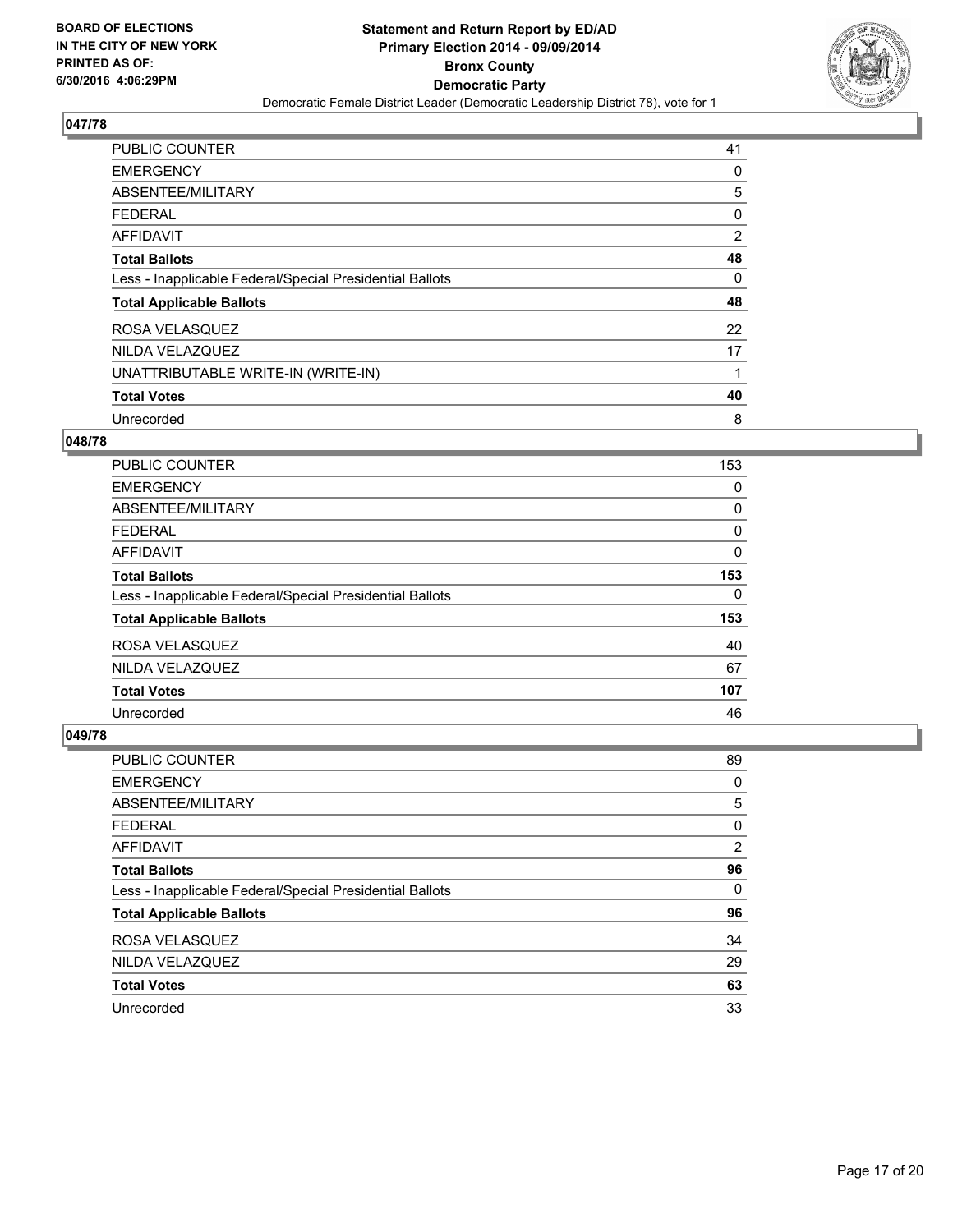

| <b>PUBLIC COUNTER</b>                                    | 91             |
|----------------------------------------------------------|----------------|
| <b>EMERGENCY</b>                                         | 0              |
| ABSENTEE/MILITARY                                        |                |
| <b>FEDERAL</b>                                           | 0              |
| <b>AFFIDAVIT</b>                                         | $\overline{2}$ |
| <b>Total Ballots</b>                                     | 100            |
| Less - Inapplicable Federal/Special Presidential Ballots | 0              |
| <b>Total Applicable Ballots</b>                          | 100            |
| ROSA VELASQUEZ                                           | 28             |
| NILDA VELAZQUEZ                                          | 50             |
| <b>Total Votes</b>                                       | 78             |
| Unrecorded                                               | 22             |

## **051/78**

| <b>PUBLIC COUNTER</b>                                    | 92 |
|----------------------------------------------------------|----|
| <b>EMERGENCY</b>                                         | 0  |
| ABSENTEE/MILITARY                                        | 0  |
| <b>FEDERAL</b>                                           | 0  |
| AFFIDAVIT                                                | 2  |
| <b>Total Ballots</b>                                     | 94 |
| Less - Inapplicable Federal/Special Presidential Ballots | 0  |
| <b>Total Applicable Ballots</b>                          | 94 |
| ROSA VELASQUEZ                                           | 22 |
| NILDA VELAZQUEZ                                          | 54 |
| UNATTRIBUTABLE WRITE-IN (WRITE-IN)                       |    |
| <b>Total Votes</b>                                       | 77 |
| Unrecorded                                               | 17 |

| <b>PUBLIC COUNTER</b>                                    | 53 |
|----------------------------------------------------------|----|
| <b>EMERGENCY</b>                                         | 0  |
| ABSENTEE/MILITARY                                        | 19 |
| FEDERAL                                                  | 0  |
| AFFIDAVIT                                                | 0  |
| <b>Total Ballots</b>                                     | 72 |
| Less - Inapplicable Federal/Special Presidential Ballots | 0  |
| <b>Total Applicable Ballots</b>                          | 72 |
| ROSA VELASQUEZ                                           | 27 |
| NILDA VELAZQUEZ                                          | 24 |
| <b>Total Votes</b>                                       | 51 |
| Unrecorded                                               | 21 |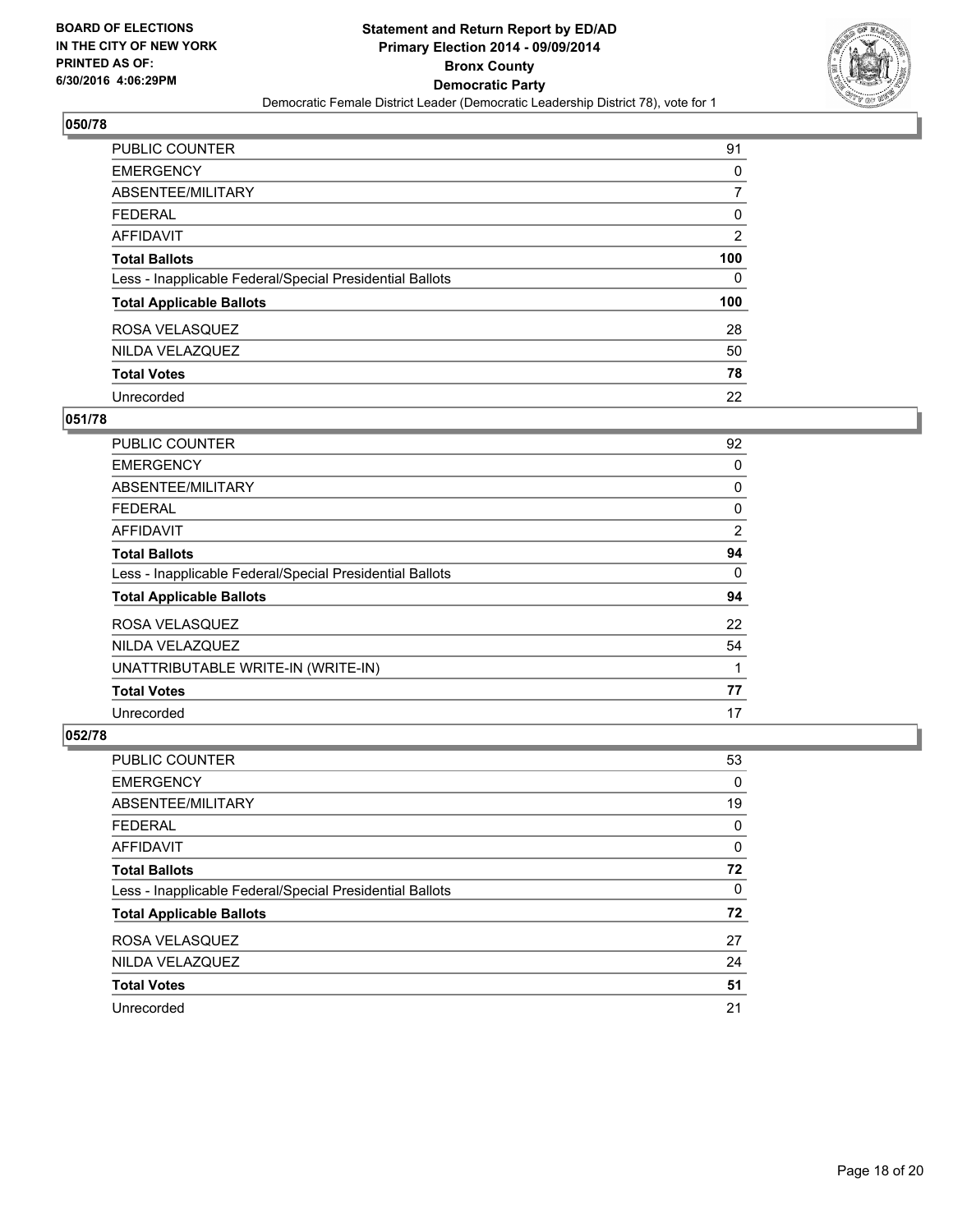

| <b>PUBLIC COUNTER</b>                                    | 49 |
|----------------------------------------------------------|----|
| <b>EMERGENCY</b>                                         | 0  |
| ABSENTEE/MILITARY                                        |    |
| <b>FEDERAL</b>                                           | 0  |
| <b>AFFIDAVIT</b>                                         | 0  |
| <b>Total Ballots</b>                                     | 50 |
| Less - Inapplicable Federal/Special Presidential Ballots | 0  |
| <b>Total Applicable Ballots</b>                          | 50 |
| ROSA VELASQUEZ                                           | 13 |
| NILDA VELAZQUEZ                                          | 24 |
| <b>Total Votes</b>                                       | 37 |
| Unrecorded                                               | 13 |

## **054/78**

| <b>PUBLIC COUNTER</b>                                    | 41 |
|----------------------------------------------------------|----|
| <b>EMERGENCY</b>                                         | 0  |
| ABSENTEE/MILITARY                                        |    |
| <b>FEDERAL</b>                                           | 0  |
| AFFIDAVIT                                                | 0  |
| <b>Total Ballots</b>                                     | 42 |
| Less - Inapplicable Federal/Special Presidential Ballots | 0  |
| <b>Total Applicable Ballots</b>                          | 42 |
| ROSA VELASQUEZ                                           | 10 |
| NILDA VELAZQUEZ                                          | 19 |
| <b>Total Votes</b>                                       | 29 |
| Unrecorded                                               | 13 |
|                                                          |    |

## **055/78 COMBINED into: 042/78**

**056/78** 

| <b>PUBLIC COUNTER</b>                                    | 0 |
|----------------------------------------------------------|---|
| <b>EMERGENCY</b>                                         | 0 |
| ABSENTEE/MILITARY                                        | 0 |
| <b>FEDERAL</b>                                           | 0 |
| AFFIDAVIT                                                | 0 |
| <b>Total Ballots</b>                                     | 0 |
| Less - Inapplicable Federal/Special Presidential Ballots | 0 |
| <b>Total Applicable Ballots</b>                          | 0 |
| ROSA VELASQUEZ                                           | 0 |
| NILDA VELAZQUEZ                                          | 0 |
| <b>Total Votes</b>                                       | 0 |
| 057/78 COMBINED into: 003/78                             |   |

**058/78 COMBINED into: 007/78**